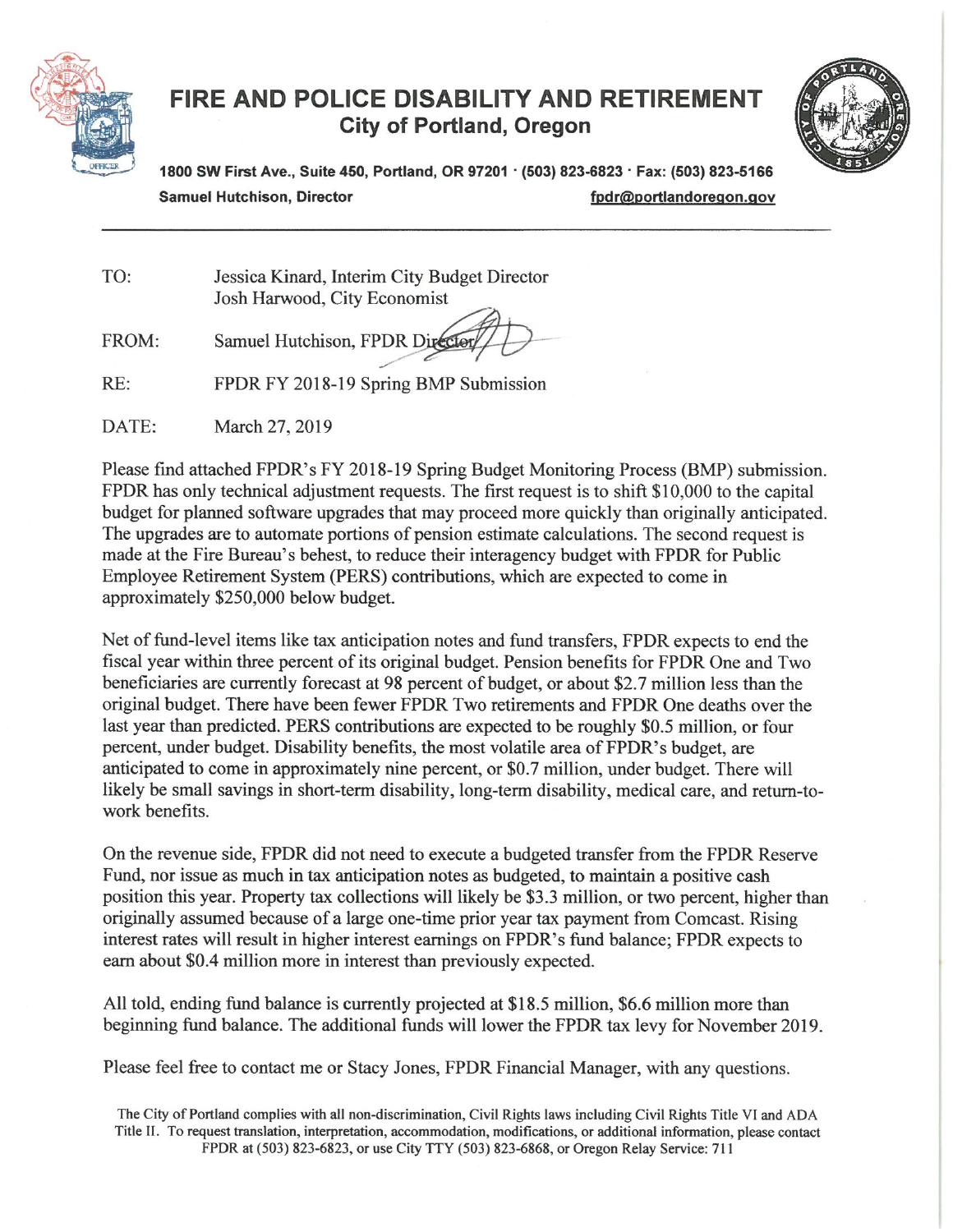Page 1 of 2

| <b>Fund</b> | <b>Major Object</b>                    | <b>2018-19 SPRING</b><br><b>Requested Total</b> | 2019 February<br><b>Actuals YTD</b> | <b>2018-19 SPRING</b><br>Projection | % of Projected<br><b>Actuals to Revised</b><br><b>Budget</b> |
|-------------|----------------------------------------|-------------------------------------------------|-------------------------------------|-------------------------------------|--------------------------------------------------------------|
| 800         | <b>Ending Fund Balance</b>             | $\Omega$                                        | 0                                   | $\Omega$                            |                                                              |
|             | Personnel                              | 2,250,600                                       | 1,417,572.61                        | 2,181,307                           | 96.92%                                                       |
|             | <b>External Materials and Services</b> | 134,712,872                                     | 75,638,273.97                       | 131,283,706                         | 97.45%                                                       |
|             | Internal Materials and Services        | 17,202,965                                      | 5,845,264.74                        | 16,754,358                          | 97.39%                                                       |
|             | Capital Outlay                         | 52,850                                          | 11,495.8                            | 52,850                              | 100.00%                                                      |
|             | <b>Debt Service</b>                    | 58,593,081                                      | 45,771.14                           | 37,162,688                          | 63.43%                                                       |
|             | Fund Transfers - Expense               | 919,150                                         | 112,765                             | 169,150                             | 18.40%                                                       |
|             | Contingency                            | 10,774,125                                      | 0                                   | $\Omega$                            |                                                              |
|             | Sum:                                   | 224,505,643                                     | 83,071,143.26                       | 187,604,059                         |                                                              |
| Fund        | <b>Major Object</b>                    | <b>2018-19 SPRING</b><br><b>Requested Total</b> | 2019 February<br><b>Actuals YTD</b> | <b>2018-19 SPRING</b><br>Projection | % of Projected<br><b>Actuals to Revised</b><br><b>Budget</b> |
|             | <b>Beginning Fund Balance</b>          | 12,179,404                                      | $\Omega$                            | 11,852,569                          | 97.32%                                                       |
|             | <b>Charges for Services</b>            | $\Omega$                                        | 85                                  | 0                                   |                                                              |
|             | <b>Interagency Revenue</b>             | 1,290,000                                       | 327,165.12                          | 1,352,305                           | 104.83%                                                      |
|             | Bond & Note Proceeds                   | 57,700,000                                      | 36,525,597.25                       | 36,525,597                          | 63.30%                                                       |
|             | <b>Fund Transfers - Revenue</b>        | 750,000                                         | 0                                   | 0                                   |                                                              |
|             | Miscellaneous                          | 1,143,400                                       | 930,652.29                          | 1,650,066                           | 144.31%                                                      |
|             | Taxes                                  | 151,442,839                                     | 145, 111, 515. 77                   | 154,699,057                         | 102.15%                                                      |
|             |                                        |                                                 |                                     |                                     |                                                              |

| <b>Fund</b> | <b>Major Object</b>           | <b>2018-19 SPRING</b><br><b>Requested Total</b> | 2019 February<br><b>Actuals YTD</b> |   | <b>2018-19 SPRING</b><br>Projection        | % of Projected<br><b>Actuals to Revised</b><br><b>Budget</b> |
|-------------|-------------------------------|-------------------------------------------------|-------------------------------------|---|--------------------------------------------|--------------------------------------------------------------|
| 801         | <b>Ending Fund Balance</b>    | 750,000                                         |                                     | 0 | 750.000                                    | 100.00%                                                      |
|             | Fund Transfers - Expense      | 750.000                                         |                                     | 0 | 0                                          |                                                              |
|             | Sum:                          | 1,500,000                                       |                                     | 0 | 750,000                                    |                                                              |
| <b>Fund</b> | <b>Major Object</b>           | <b>2018-19 SPRING</b><br><b>Requested Total</b> | 2019 February<br><b>Actuals YTD</b> |   | <b>2018-19 SPRING</b><br><b>Projection</b> | % of Projected<br><b>Actuals to Revised</b><br><b>Budget</b> |
|             | <b>Beginning Fund Balance</b> | 750,000                                         |                                     | 0 | 750,000                                    | 100.00%                                                      |
|             | Fund Transfers - Revenue      | 750.000                                         |                                     | 0 | 0                                          |                                                              |
|             |                               |                                                 |                                     |   |                                            |                                                              |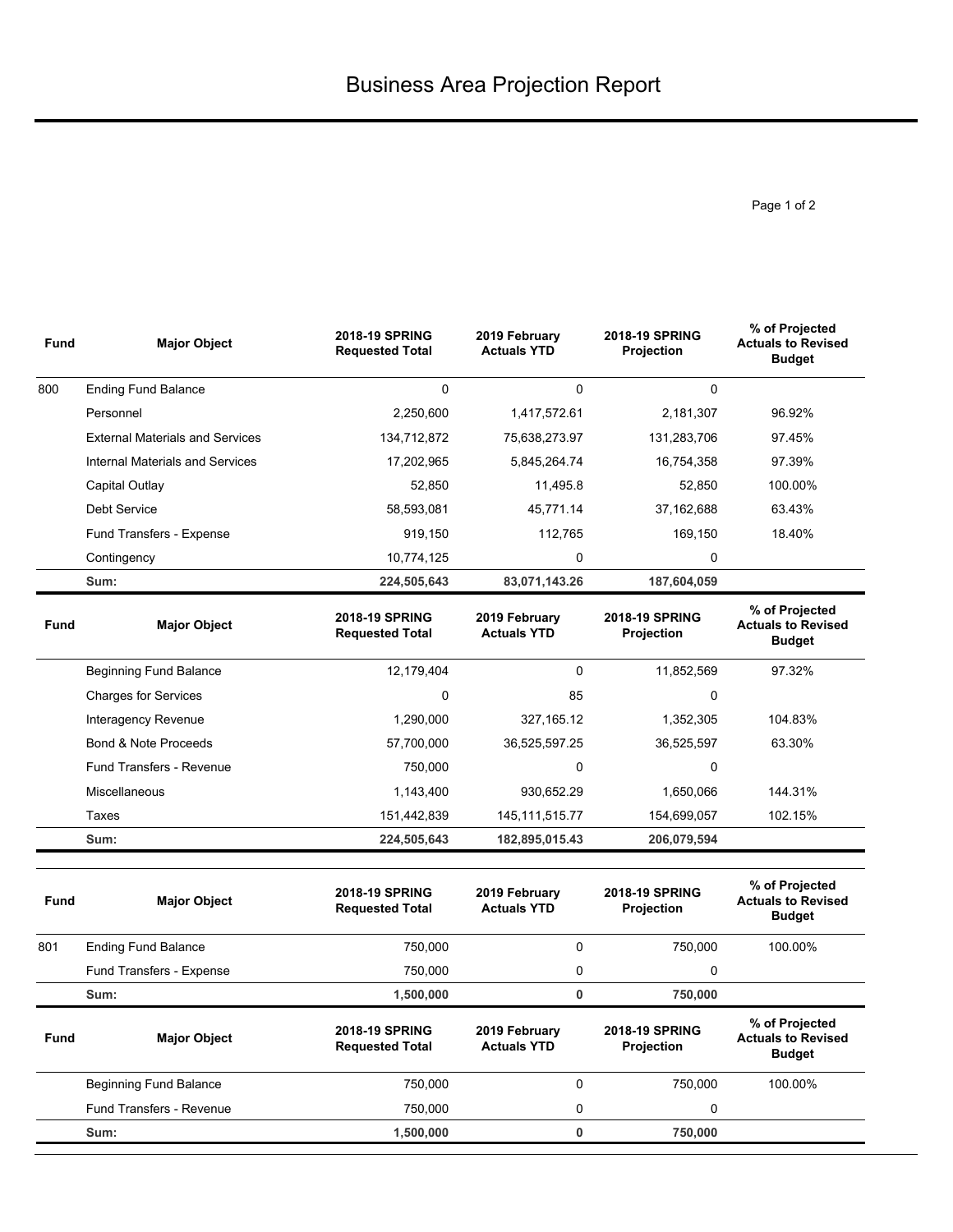## **Revenue Discussion**

Revenues, net of tax anticipation notes (TANs), are expected to be within 1.65% of FPDR's pre-spring BUMP budget (a positive variance.) Most of the over-collection is in property taxes; FPDR received a one-time \$3.0 million payment for a prior tax year from Comcast. Also, interagency revenues are expected to exceed budget by almost 5%, a slight up-tick compared to last year. As the Police Bureau hires more staff, they will be able to take on more third-party work, which in turn increases the associated pension and disability overhead charges that are passed on to FPDR. Finally, due to higher than expected interest rates, FPDR will over collect on interest income this year.

#### **Revenue Risks**

The majority of revenues for the year have been collected, close to 94.5%. As usual, most Portlanders pay their property taxes in November, leaving only a small stream of taxes and other revenues to trickle in for the remainder of the year.

### **Expenditure Discussion**

Expenses, net of TANs, are expected to be within 9% of FPDR's pre-spring BUMP budget. First, the only expenditure category projected to exceed the pre-BMP budget is capital outlay. The capital outlay category is more subject to variance than other categories because it is comprised entirely of one capital project, the FPDR database system. This year continued work on a pension estimating module might cause capital spending to exceed the original budget. Second, debt service will be substantially under budget. FPDR issues tax anticipation notes each year; the issue is budgeted in January but sized based on actual cash flow in June or July. This timing difference, as well as the fact that FPDR budgets conservatively in this category to ensure sufficient debt issuance authority to cover any unanticipated cash flow needs, generally results in a variance in this category. Third, fund transfers will be significantly under budget because FPDR did not need to transfer from the FPDR Reserve Fund to maintain a positive cash position this year.

#### **Expenditure Risks**

There are minimal risks to expenditures for the remainder of the year. Most benefit costs and administrative expenses for the next three months are known. Disability benefits are volatile and could be higher than forecast, but this is a small portion of FPDR's total budget.